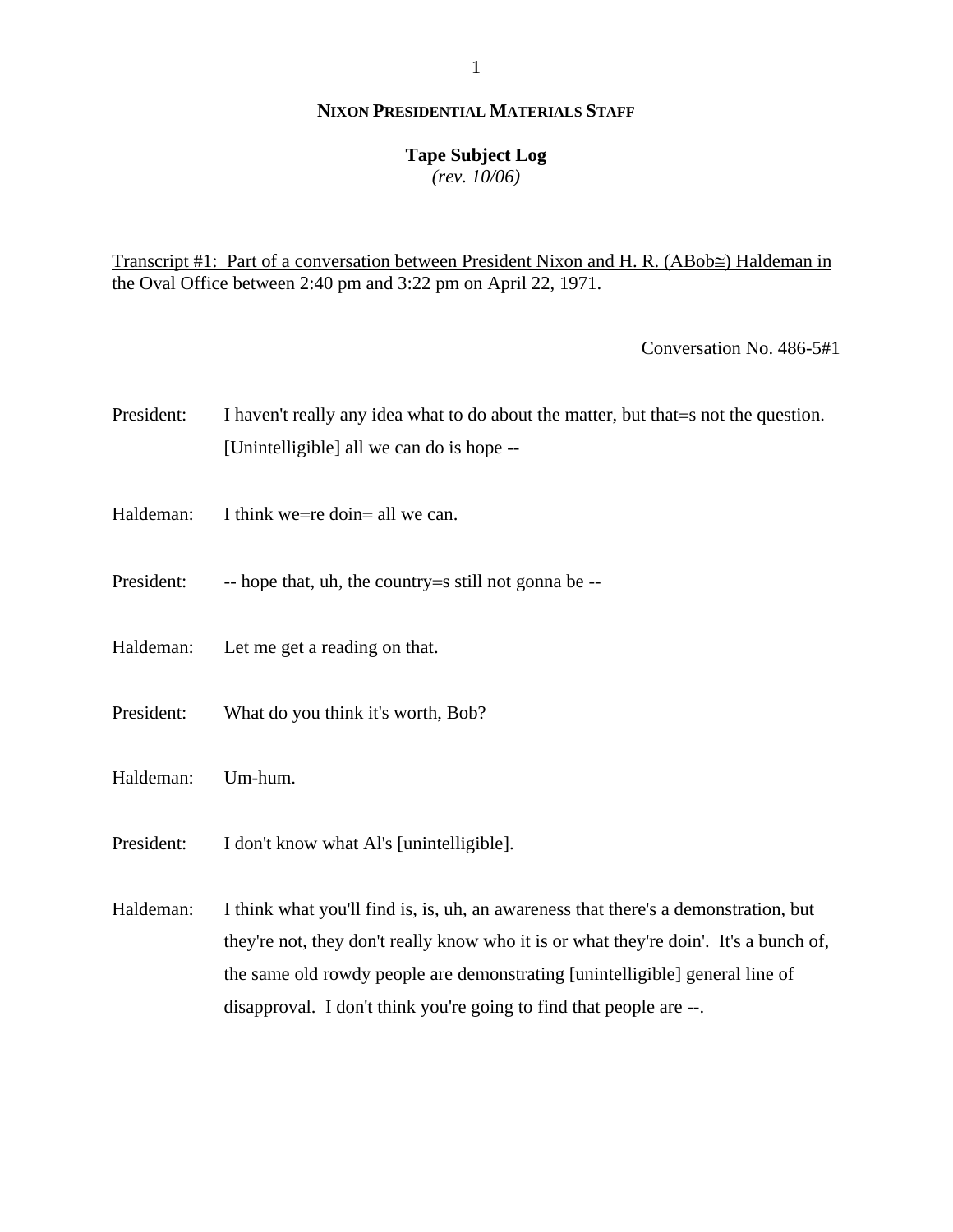#### **Tape Subject Log**

*(rev. 10/06)*

## Transcript #2: Part of a conversation among President Nixon, H. R. (ΑBob≅) Haldeman, and Ronald L. Ziegler in the Oval Office between 3:22 pm and 3:32 pm on April 22, 1971.

Conversation No. 486-5#2

- President: Why don't you, uh, why don't you get a picture of, uh, I mean the, uh, a little more positive-looking than those veterans down there. A picture in the Post this morning showing the two in the front very clean-shaven, nice-looking, all-American types and that, that --.
- Haldeman: [Unintelligible] you mentioned that. I never looked at that 'cause that may, if that's true, that's the first good picture of them.
- Ziegler: Yeah, because they guy's coming up on TV and so forth just looked mangy.
- Haldeman: Did you see those two today?
- Ziegler: [Unintelligible]
- President: Yeah.
- Haldeman: Did ya see it at noon today, the arrests?
- Ziegler: I didn't see that.
- Haldeman: They had it on the noon --.
- President: Did you, uh, how did you handle the arrests?
- Haldeman: [Unintelligible] --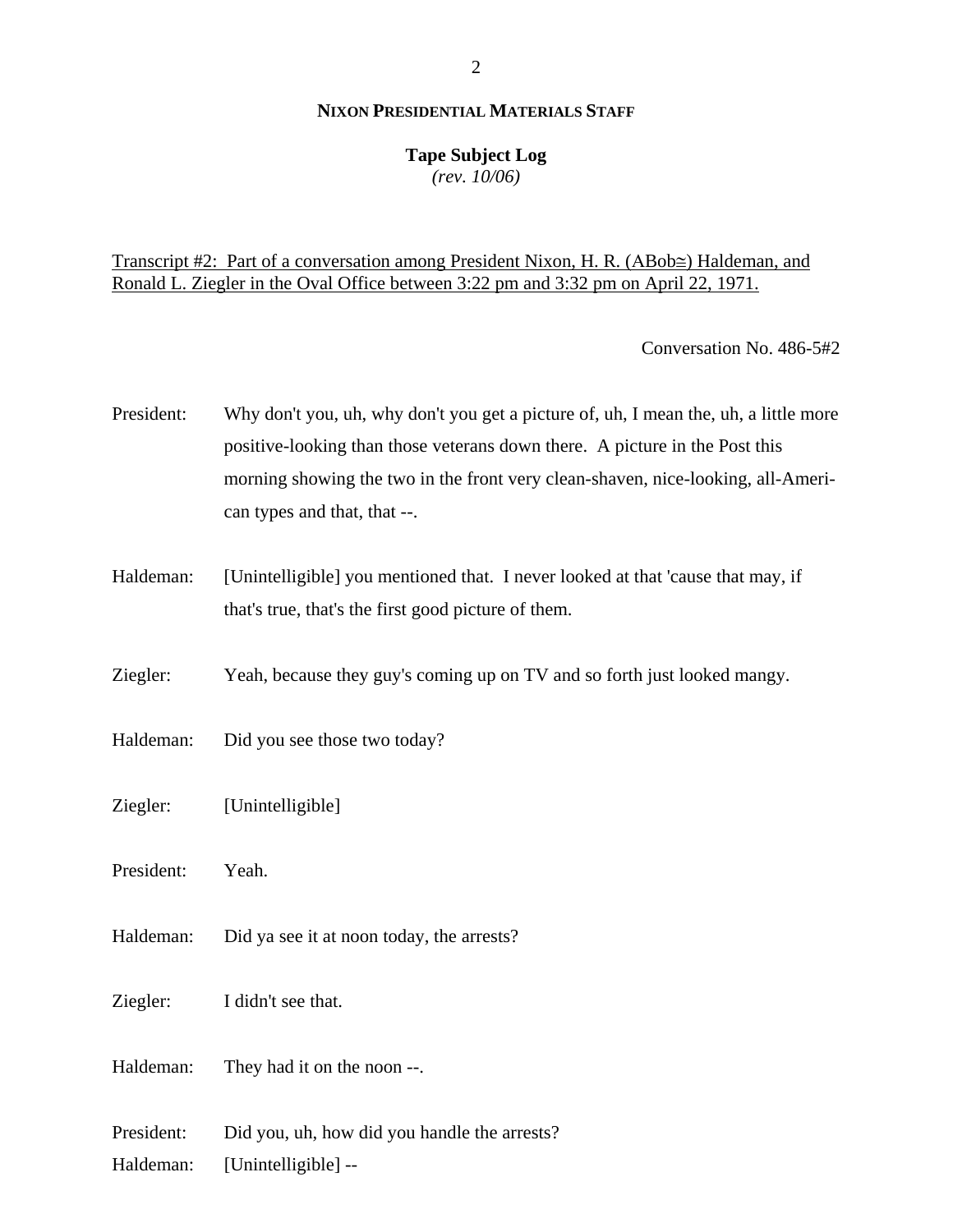## **Tape Subject Log**

*(rev. 10/06)*

Conv. No. 486-5#4 (cont.)

President: [Unintelligible] that=s not our --.

- Ziegler: -- very low key.
- President: Yeah, [unintelligible].
- Ziegler: And, uh, [unintelligible] Chief Justice. [Unintelligible].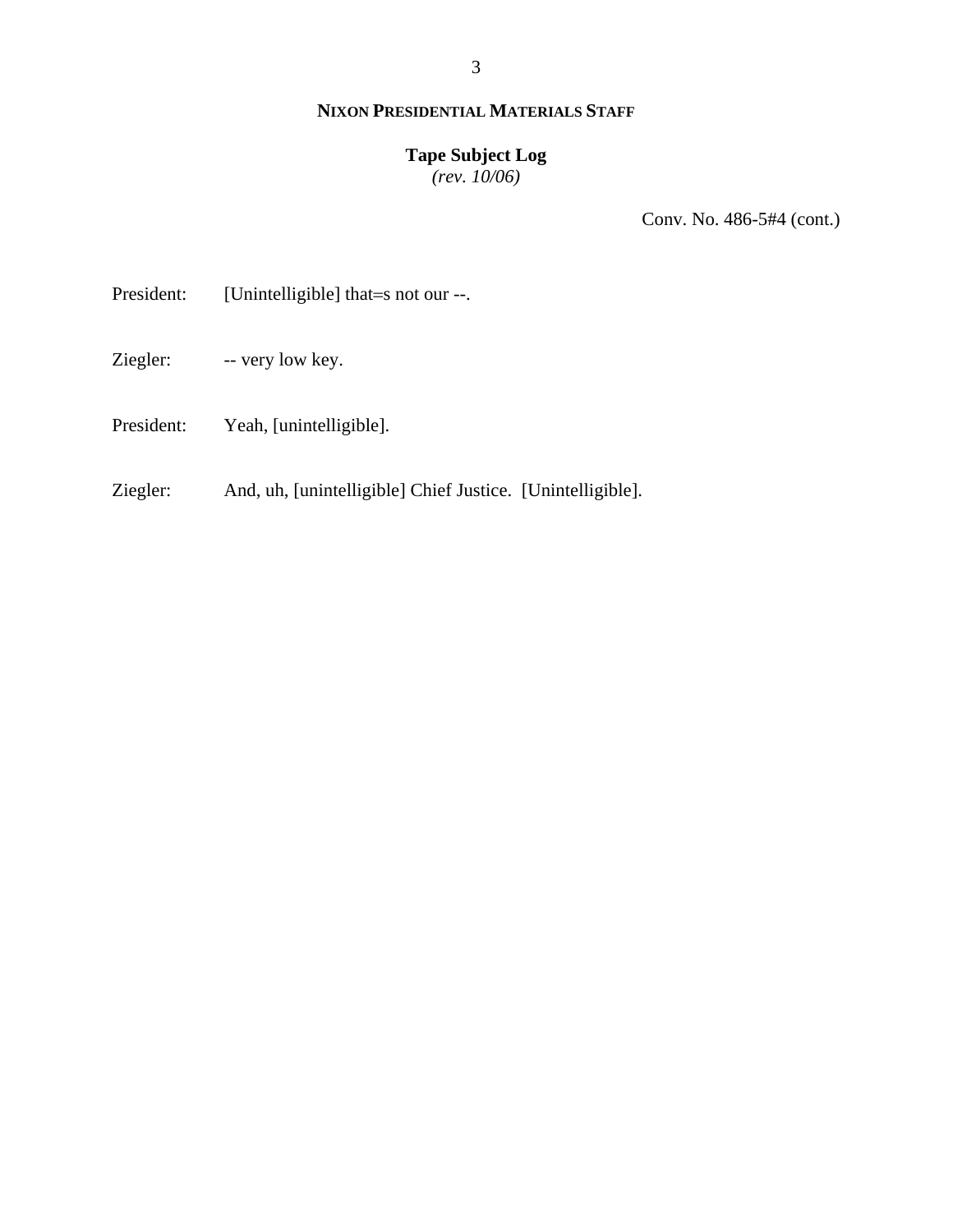## **Tape Subject Log**

*(rev. 10/06)*

## Transcript #3: Part of a conversation among President Nixon, H. R. Haldeman, and Ronald L. Ziegler in the Oval Office between 3:22 pm and 3:32 pm on April 22, 1971.

Conversation No. 486-5#3

- President: And that's what we're trying to do with these nice up-, clean-shaven little veterans down there, these good Americans.
- Haldeman: [Unintelligible] is we can't find a nice clean-shaven one.
- President: [Unintelligible] look too bad.
- Haldeman: You sure they weren't some of the Senators' aides or somethin'?
- President: Well, they could have been, they could have been.
- Ziegler: Interesting thing ca- --
- President: Teddy went back out there this morning.
- Ziegler: -- interesting thing in a briefing came up from the press guys.

President: Yeah.

Ziegler: I said, N-, ya know, I used the line the President feels that because he said before people should have a, in this country, have a right to express themselves in a peaceful, and so forth [unintelligible]. And then they said, ΑWell, Ron, does the, does the President feel that --

President: He oughta --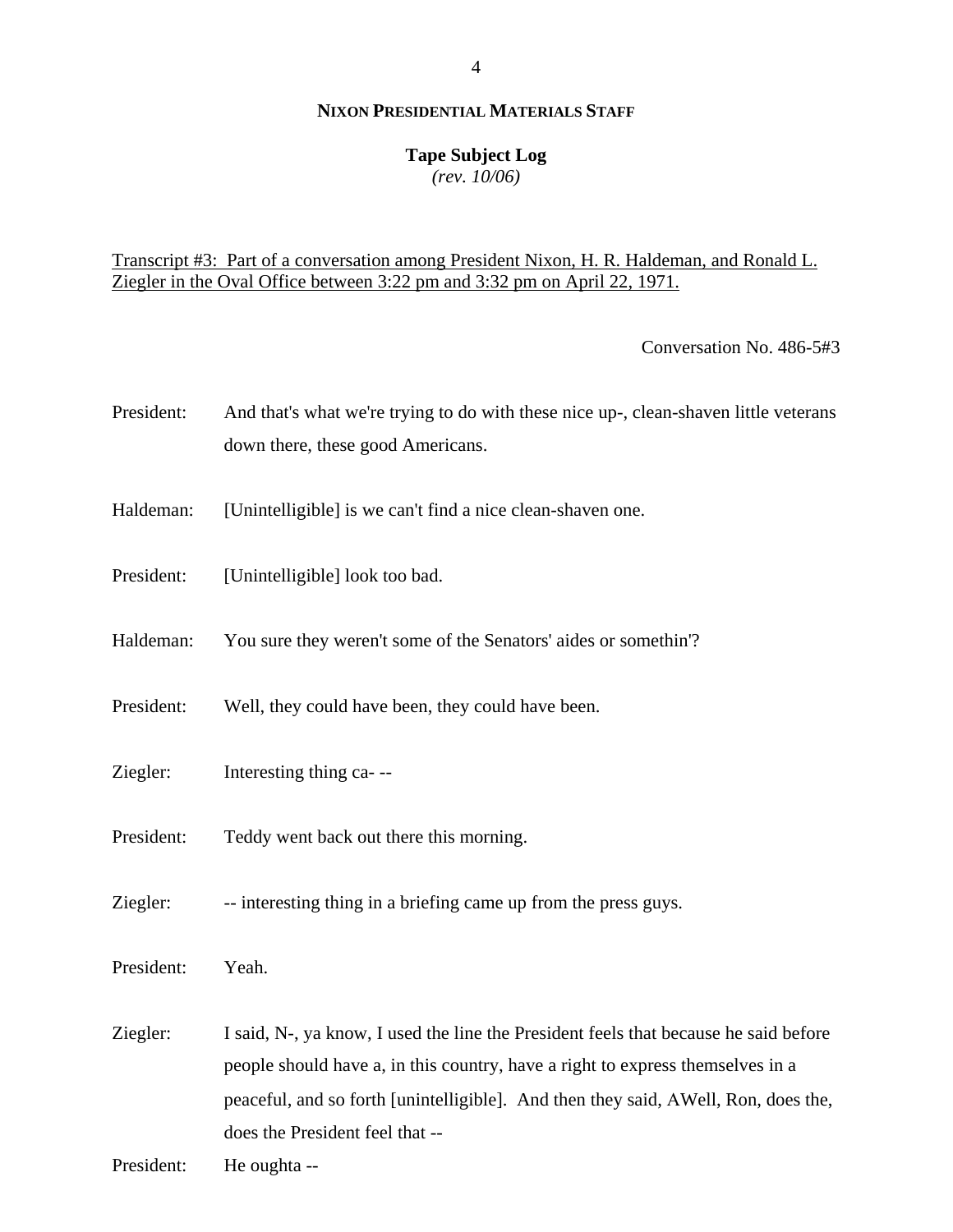#### **Tape Subject Log** *(rev. 10/06)*

Conv. No. 486-5#3 (cont.)

Ziegler: -- that the --

President: -- [unintelligible].

Ziegler: No, no. "Does the President feel that blocking the bridges and so forth th-'s, that's planned for next week is a, justi-, rightful --

President: [Unintelligible].

Ziegler: -- way to express themselves?" And I said, "Gentlemen, I'm not going to have a comment on reported activity in the future," but i-it was an interesting parallel that was attempting to be, you know, drawn there.

President: Well, don't worry. When that comes up, we're going to be hard as hell. If they start blocking bridges, we'll throw them right off the culverts. Teddy went back out. I bet they gonna follow him in again. Is that the purpose?

Haldeman: Yup. Said, "I'm with ya all the way."

President: He did?

Haldeman: [Unintelligible] Senator from Maryland.

President: Bell? Mathias?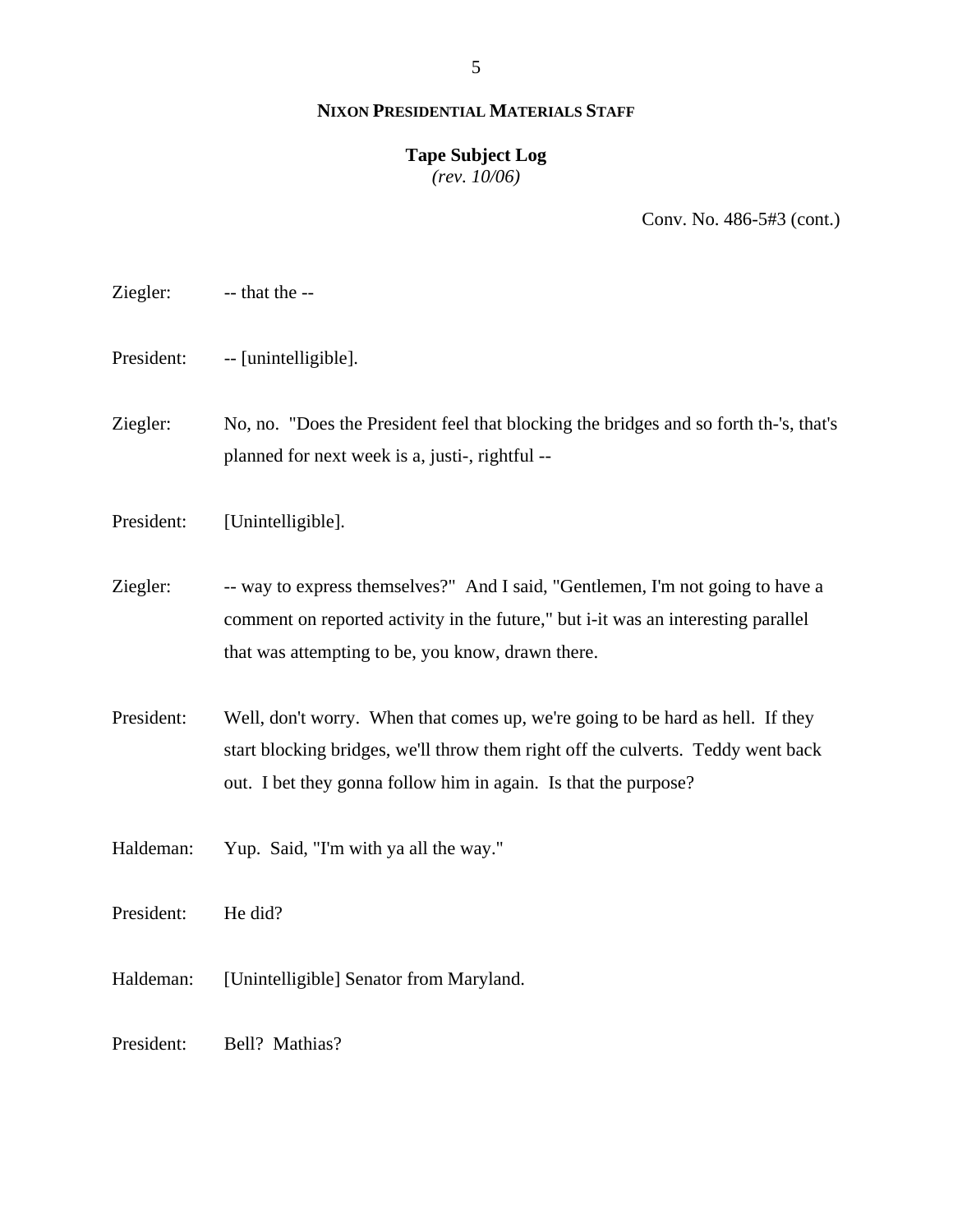# **Tape Subject Log**

*(rev. 10/06)*

Conv. No. 486-5#3 (cont.)

Haldeman: The senior Senator from Maryland said, uh, "The reason that the people won=t listen to you down there is because they=re afraid of ya.≅ ΑWhy are they afraid of us?≅ He said, ABecause they don=t know ya down there the way I know ya.≅

## [Laughter]

- President: What does he mean "down there"? At the White House?
- Haldeman: Um-hum.
- President: [Unintelligible].
- Haldeman: Good old Mac is --.
- Ziegler: He says, "I think they may be afraid of ya."
- Haldeman: Yeah.
- President: He said something --.
- Ziegler: He said, "I think they may be afraid of you." You know, he had this little up-, pious reflective accent.
- Haldeman: [Unintelligible]. Suspicion [unintelligible].

Ziegler: I think it--

President: Yeh.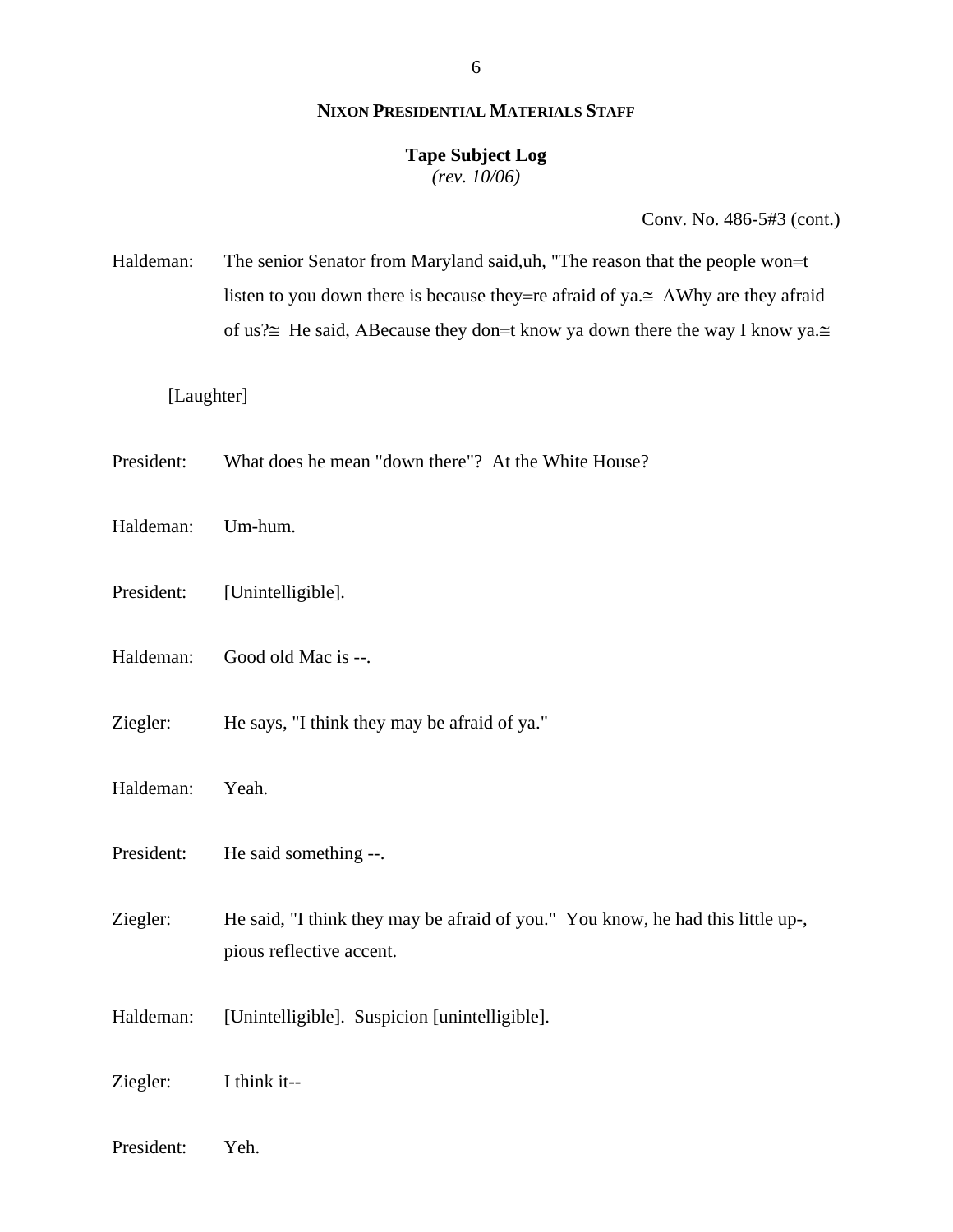#### **Tape Subject Log**

*(rev. 10/06)*

| Ziegler:   | "I think it, yeah, I think it may be because they're, they're afraid of ya but, uh,<br>that's probably because they don't know you like I do." |
|------------|------------------------------------------------------------------------------------------------------------------------------------------------|
| Haldeman:  | "Like I do." All these Senators, the way they suck around, is absolutely nauseat-<br>ing.                                                      |
| Ziegler:   | S--let 'em s--, let 'em do it.                                                                                                                 |
| President: | I think--                                                                                                                                      |
| Haldeman:  | [Unintelligible] it was just great.                                                                                                            |
| Ziegler:   | Let them, let them $j$ us $=$ --.                                                                                                              |
| President: | [Unintelligible] Does he work for >em.                                                                                                         |
| Ziegler:   | For who, the veterans?                                                                                                                         |
| President: | The Senators. Senators who do that suck --.                                                                                                    |
| Ziegler:   | No, I don't, I don't. I, I --.                                                                                                                 |
| President: | They feel they're against the war? A guy said to me [unintelligible].                                                                          |
| Ziegler:   | [Unintelligible] yes, no question [unintelligible].                                                                                            |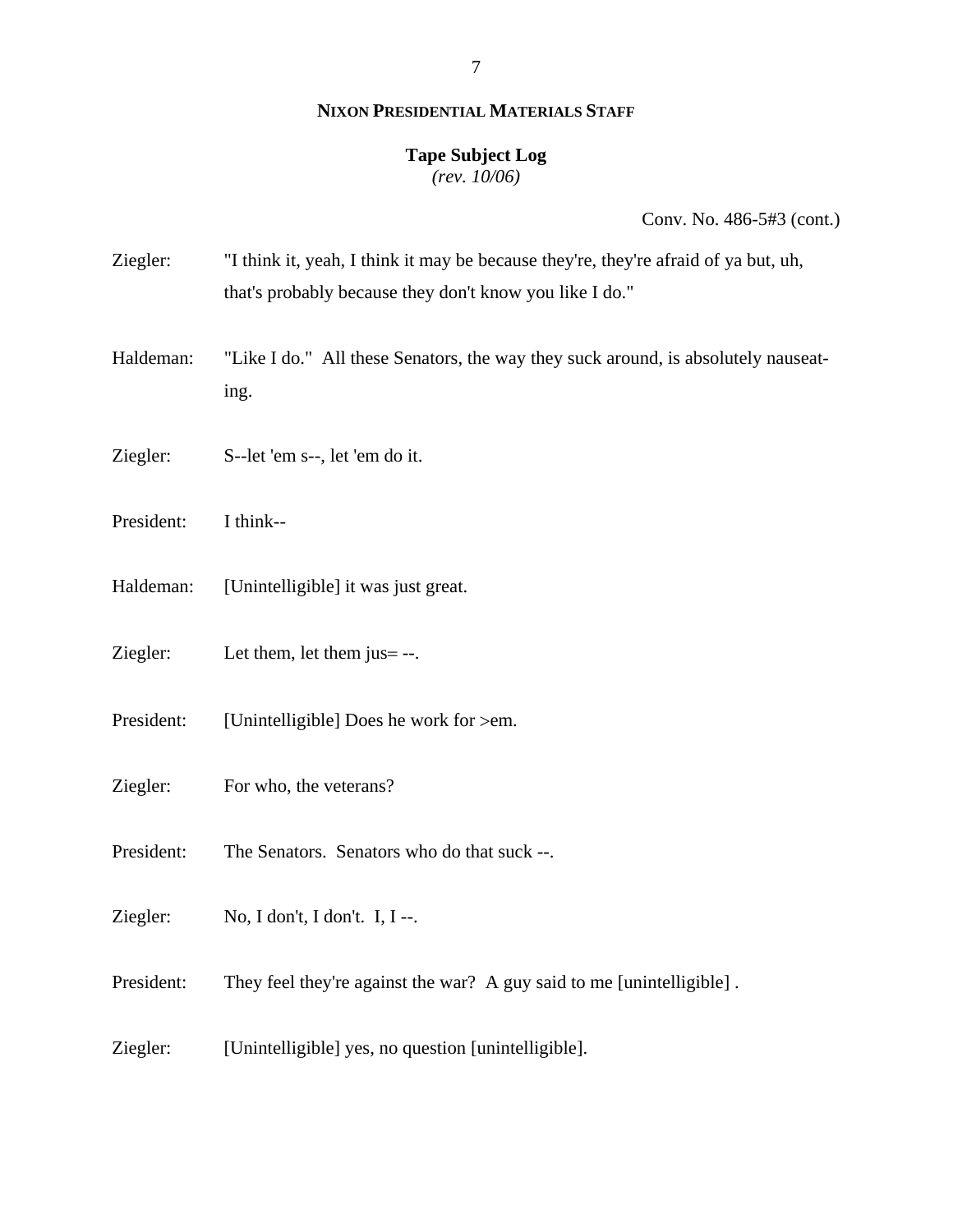#### **Tape Subject Log** *(rev. 10/06)*

Conv. No. 486-5#3 (cont.)

- Haldeman: Its absolutely sickening the way these guys act, and I don't think, I really don't think even a guy who's against the war and who wants you to get out today is gonna to be very proud of his United States Senator down there acting like that. It just doesn't look good.
- President: I don't think so either, Ron, [unintelligible]. I don't think people like unmanly conduct, that's my feeling, so I may be wrong, maybe the country has gotten, uh, frankly, uh, uh, maybe, uh, the whole country may be queer.
- Ziegler: I think it's going to catch up with these guys. I don't, I, [coughs],I don't think there's a sharp public attitude now. I think people mi-- , uh to say, "What≅, you know, uh, A[unintelligible] $\cong$ , you know, Awe want out $\cong$ , and so forth, and they [unintelligible] a year and tell us and then they see the Senators down there smilin= and saying, ΑIf you can bivouac, you can be bivouaced in Vietnam, you be bivouaced in Washington. $\cong$  I thinks-- after --.
- Haldeman: He said he=s going.
- Ziegler: That study's on.
- Haldeman: Is that what he said?
- Ziegler: Yes.
- Haldeman: "Can find a place to bivouac you in Vietnam, they ought to be able to --

Ziegler/Haldeman: -- find a place to bivouac you here in Washington."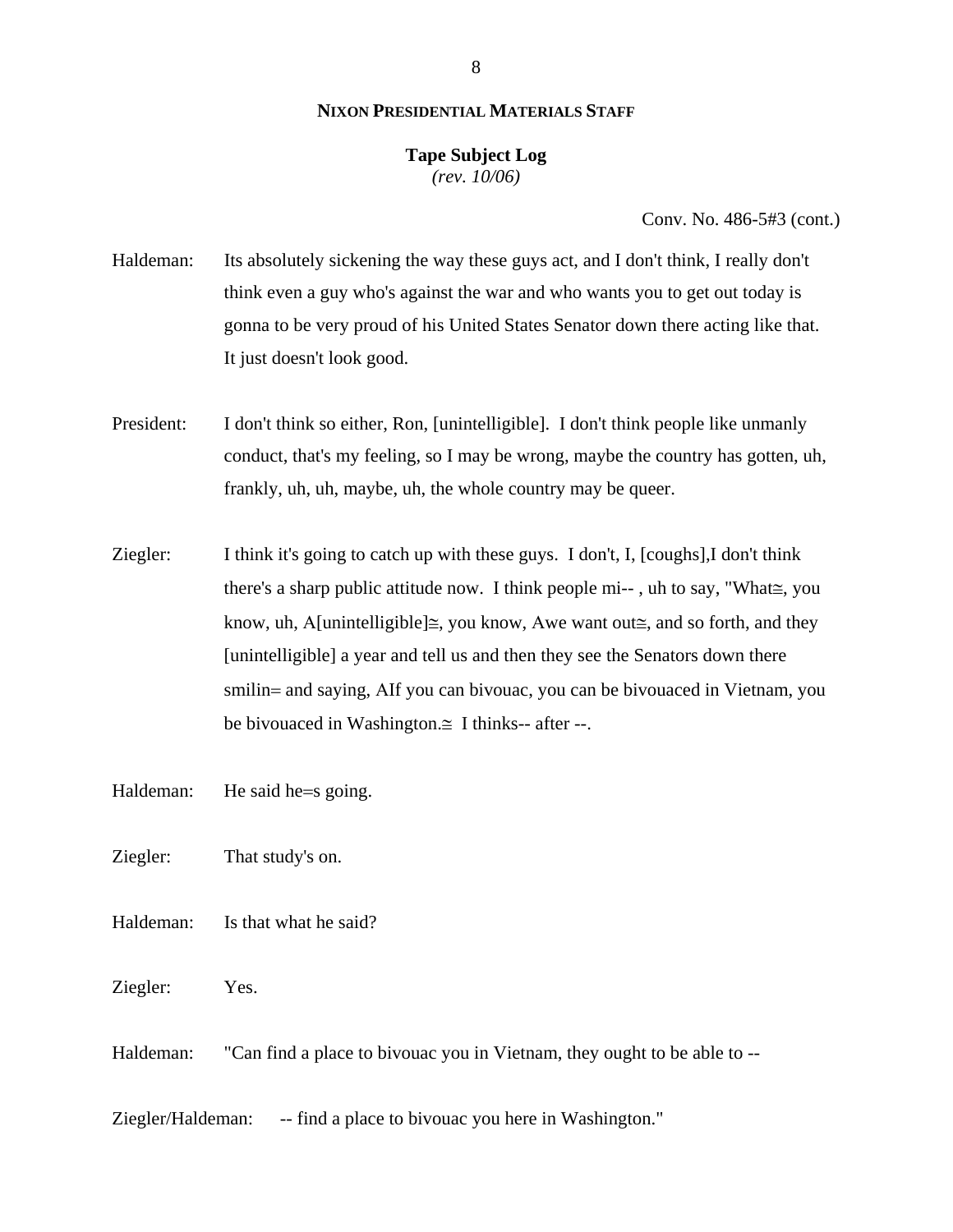#### **Tape Subject Log**

*(rev. 10/06)*

| President: | What do they have?                                                                                                            |
|------------|-------------------------------------------------------------------------------------------------------------------------------|
| Haldeman:  | We've given them places to bivouac, for Christ sake. They've given 'em Bolling'<br>Field and they've given them --            |
| Ziegler:   | Offered 'em.                                                                                                                  |
| Haldeman:  | -- Kennedy Stadium.                                                                                                           |
| President: | And they won't, they won't go.                                                                                                |
| Haldeman:  | They won=t bivouac in the National Cathedral, that pillar of strength, your great<br>friend, the dean --                      |
| President: | Sayre, he=s offered them.                                                                                                     |
| Haldeman:  | -- offered 'em the Cathedral grounds, and they can have, if it rains, they can have<br>the Bethlehem Chapel.                  |
| Ziegler:   | About three months from now, four months from now, when these guys have<br>been having > em over to the house and so forth -- |
| Haldeman:  | Yeah.                                                                                                                         |
| Ziegler:   | -- that is when it's going to catch up with these guys.                                                                       |
| Haldeman:  | I agree.                                                                                                                      |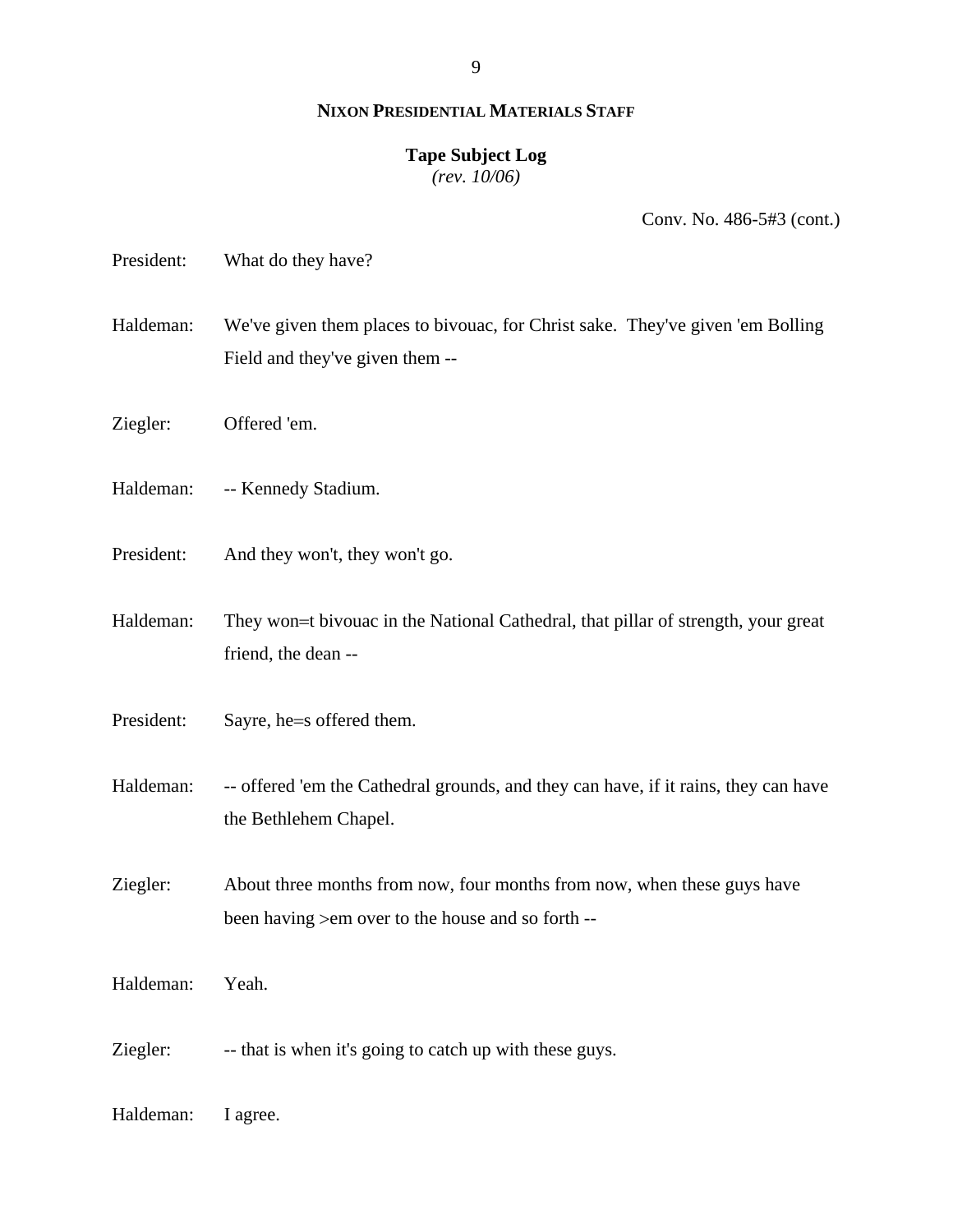10

## **NIXON PRESIDENTIAL MATERIALS STAFF**

## **Tape Subject Log**

*(rev. 10/06)*

| Bull:      | The Secretary=s here, Mr. President.                                                                                                                                                                             |
|------------|------------------------------------------------------------------------------------------------------------------------------------------------------------------------------------------------------------------|
| Haldeman:  | [Unintelligible] Doesn't know which way --                                                                                                                                                                       |
| Unknown:   | [Unintelligible].                                                                                                                                                                                                |
| Ziegler:   | It's very easy to get on the side of the [unintelligible].                                                                                                                                                       |
| President: | Does he think it'll catch up with him?                                                                                                                                                                           |
| Ziegler:   | I think it will. Yes, sir.                                                                                                                                                                                       |
| Haldeman:  | I think there's some damn good footage there. If Teddy Kennedy's a Presidential<br>candidate, it will look awfully interesting.                                                                                  |
| President: | [Unintelligible] the war.                                                                                                                                                                                        |
| Haldeman:  | A year and a half from now with the war will see him with those [unintelligible]<br>people.                                                                                                                      |
| President: | Yeah, well, particularly if we, we do a couple of other things now. It could be,<br>and we'll say, AHere he is. There he is." I think that's our strength. Do we have<br>that footage, though, or can we get it? |
| Haldeman:  | Yes, sir.                                                                                                                                                                                                        |
| President: | From how, the networks? How do we do it?                                                                                                                                                                         |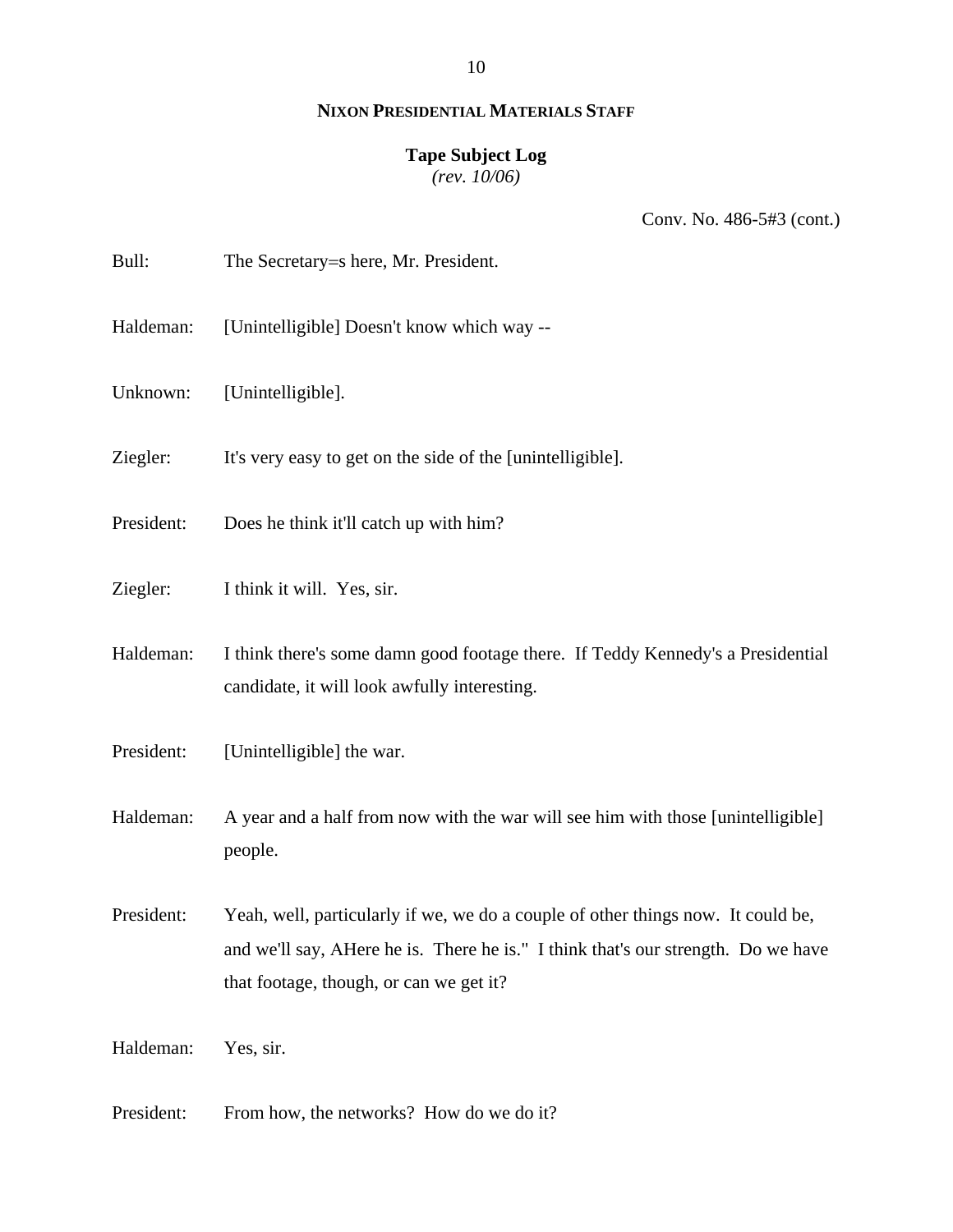### **Tape Subject Log**

*(rev. 10/06)*

| Haldeman: | We can get it now. We have a tape of most of it. |  |  |
|-----------|--------------------------------------------------|--|--|
|-----------|--------------------------------------------------|--|--|

- President: We hear from that guy down in, uh--
- Haldeman: He has it.
- Ziegler: We have it right here in the White House.
- Haldeman: We, we taped the, that stuff.
- President: Do you?
- Ziegler: Yes, sir.
- President: Good. Well--
- Haldeman: A--and we can buy the original footage from the networks.
- President: [Unintelligible].
- Haldeman: It=s all available on a, on a purchase basis [unintelligible]
- Ziegler: But I, I, I'm talking more about the country's attitude toward people who are now very clearly planting themselves, are associating themselves with, with this movement of the moment or this action of the moment. Uh, uh, Taft had some pretty, pretty good things to say today.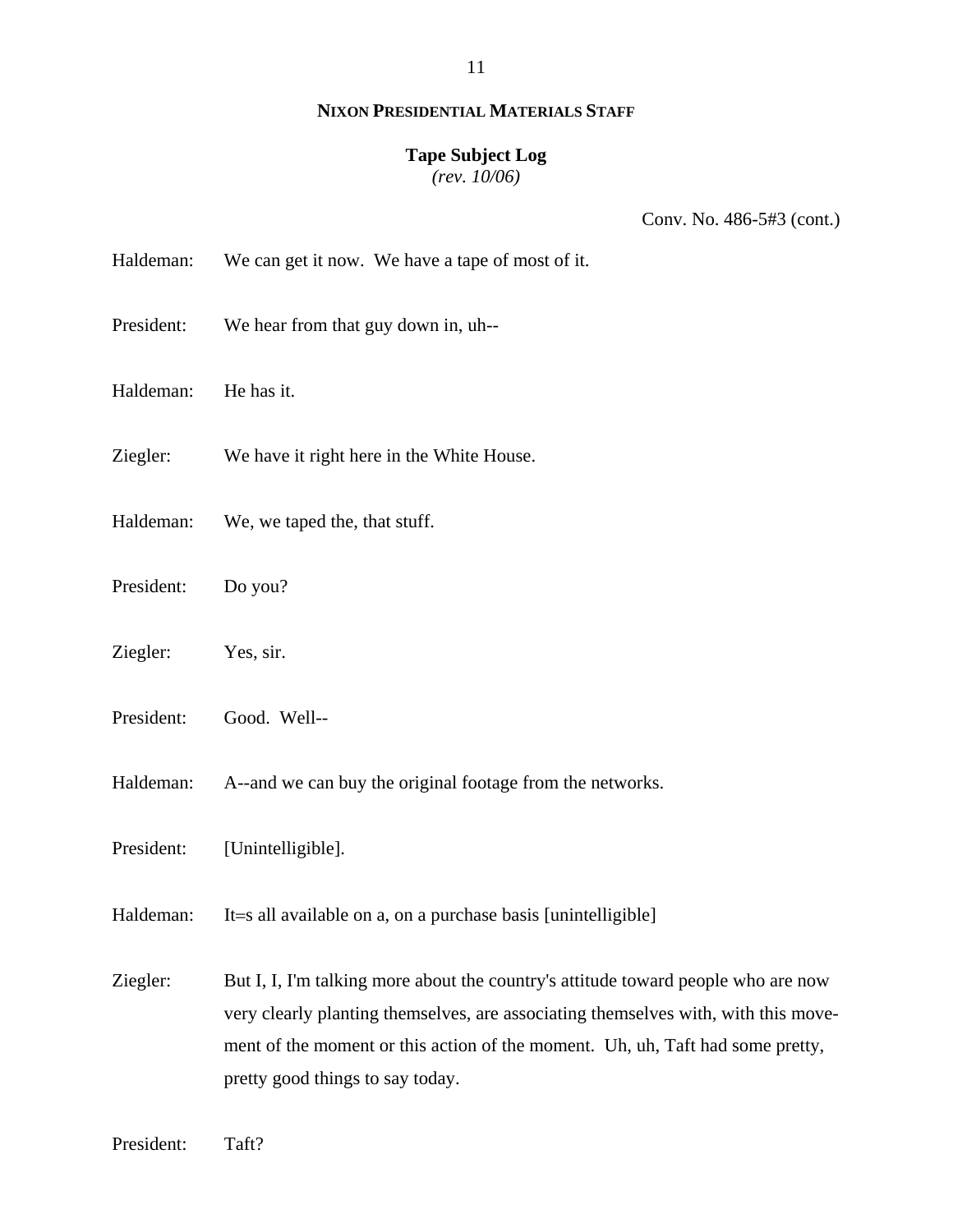12

## **NIXON PRESIDENTIAL MATERIALS STAFF**

## **Tape Subject Log**

*(rev. 10/06)*

Conv. No. 486-5#3 (cont.)

- Ziegler: Yes, sir.
- President: What did he say?
- Ziegler: "New hatching doves."
- President: What did he call >em?

Ziegler: ANew hatching doves. $\cong$  He says, AAll these new doves are hatching all, all over the place.≅ He says, ΑYou look around and there=s another dove hatching up--

Haldeman: [Laughs]

 $Ziegler:$  [≅He says they were surprisingly quiet during the nineteen sixties when the Democratic administration was sending thousands of troops into South Vietnam." He says, "Now, when the administration is bringing the war to a conclusion, they're all hatching up, new doves are hatched up all over the place."

Haldeman: [Unintelligible].

Ziegler: [Unintelligible].

President: God, that's great.

Haldeman: But, you know, it's [unintelligible] Well, there=s something there, too. You get, the two Ohio senators are all [unintelligible].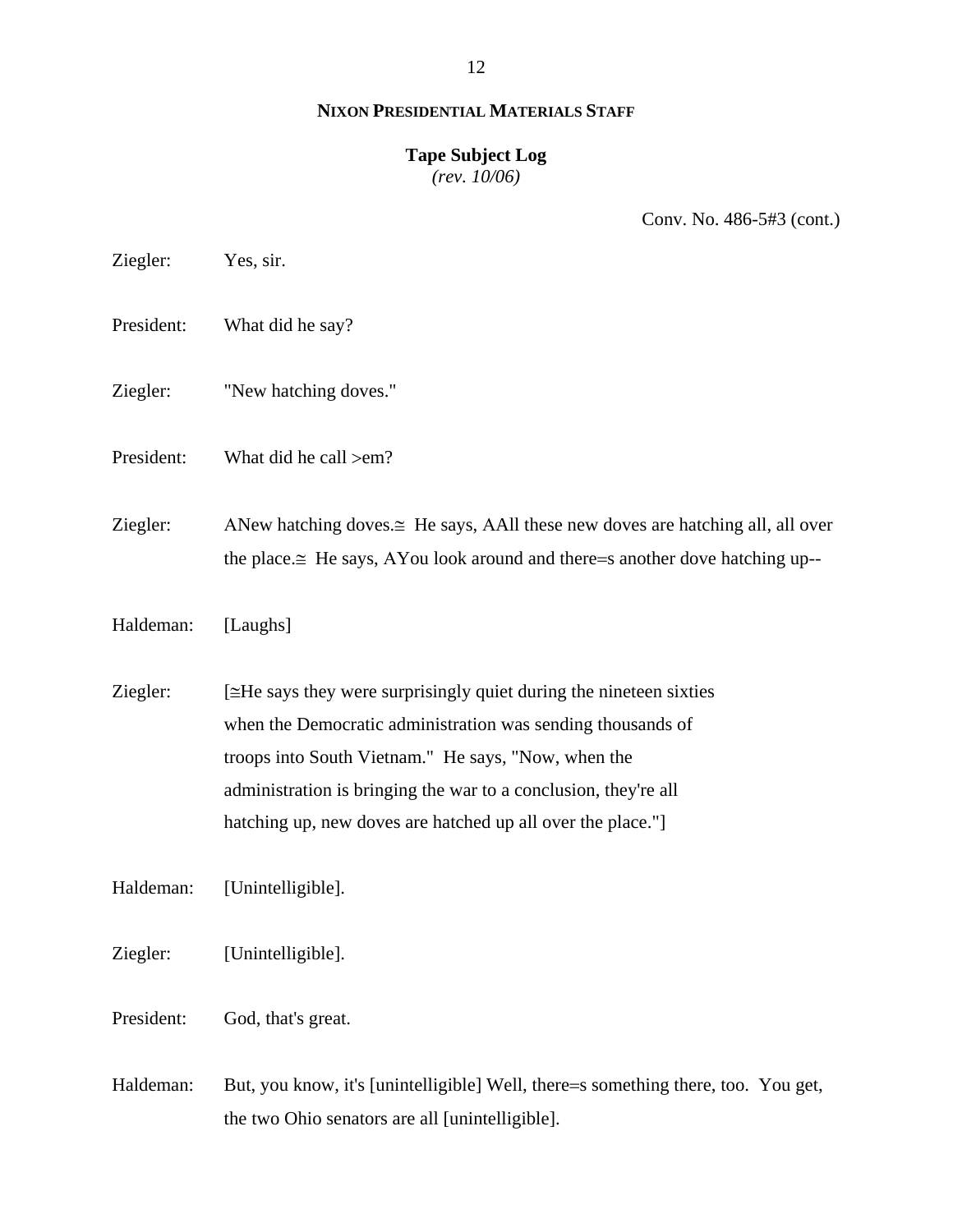13

## **NIXON PRESIDENTIAL MATERIALS STAFF**

## **Tape Subject Log**

*(rev. 10/06)*

Conv. No. 486-5#3 (cont.)

| Ziegler: | [Unintelligible] Excuse me, sir. |  |
|----------|----------------------------------|--|
|          |                                  |  |

President: Well, let's say that, uh, [unintelligible], under the last [unintelligible]

[Room noise]

Haldeman: Doves, huh?

President: Why don't you study [unintelligible] all week long. [Unintelligible]. Let's do the same [unintelligible].

Haldeman: All right.

President: [Unintelligible].

Haldeman: [Unintelligible].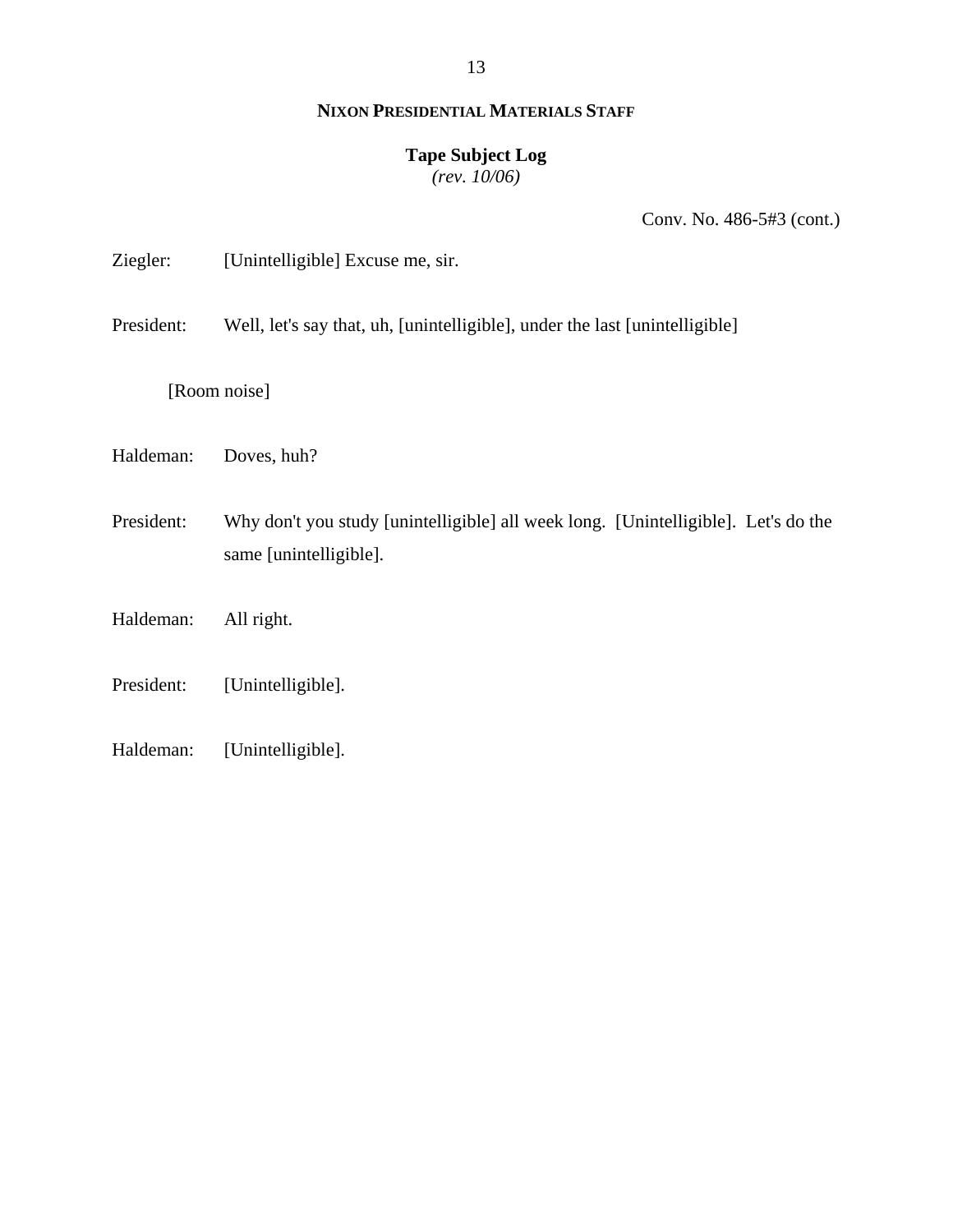## **Tape Subject Log**

*(rev. 10/06)*

Transcript #4: Part of a conversation among President Nixon, H. R. (ΑBob≅) Haldeman, Ronald L. Ziegler, William P. Rogers, Fred Maroon, and Stan Wayman in the Oval Office between 3:32 pm and 3:35 pm on April 22, 1971.

Conversation No. 486-5#4

| President: | Bob Taft made a speech on the new hatching doves.                                                                                                                                                                                                                                         |
|------------|-------------------------------------------------------------------------------------------------------------------------------------------------------------------------------------------------------------------------------------------------------------------------------------------|
| Rogers:    | New hatching doves?                                                                                                                                                                                                                                                                       |
| President: | Bob, tell him about it. It was very interesting. We got, we got an interesting<br>combination. Taft and Saxbe, uh, [unintelligible] Saxbe.                                                                                                                                                |
| Rogers:    | [Unintelligible]                                                                                                                                                                                                                                                                          |
| Haldeman:  | Taft cut, cut loose today. He said, "You know, every time you look around,<br>there's another dove hatching somewhere," and he said, "I wonder where all those<br>people were in the sixties when the Democratic administration was sending the<br>troops by the thousands into Vietnam." |
| President: | [He said, "Now that we're coming out by the thousands, they=re all<br>hatching]."                                                                                                                                                                                                         |
| Haldeman:  | All these doves are hatching.                                                                                                                                                                                                                                                             |
| Rogers:    | That's very interesting.                                                                                                                                                                                                                                                                  |

President: He had to say that, you know.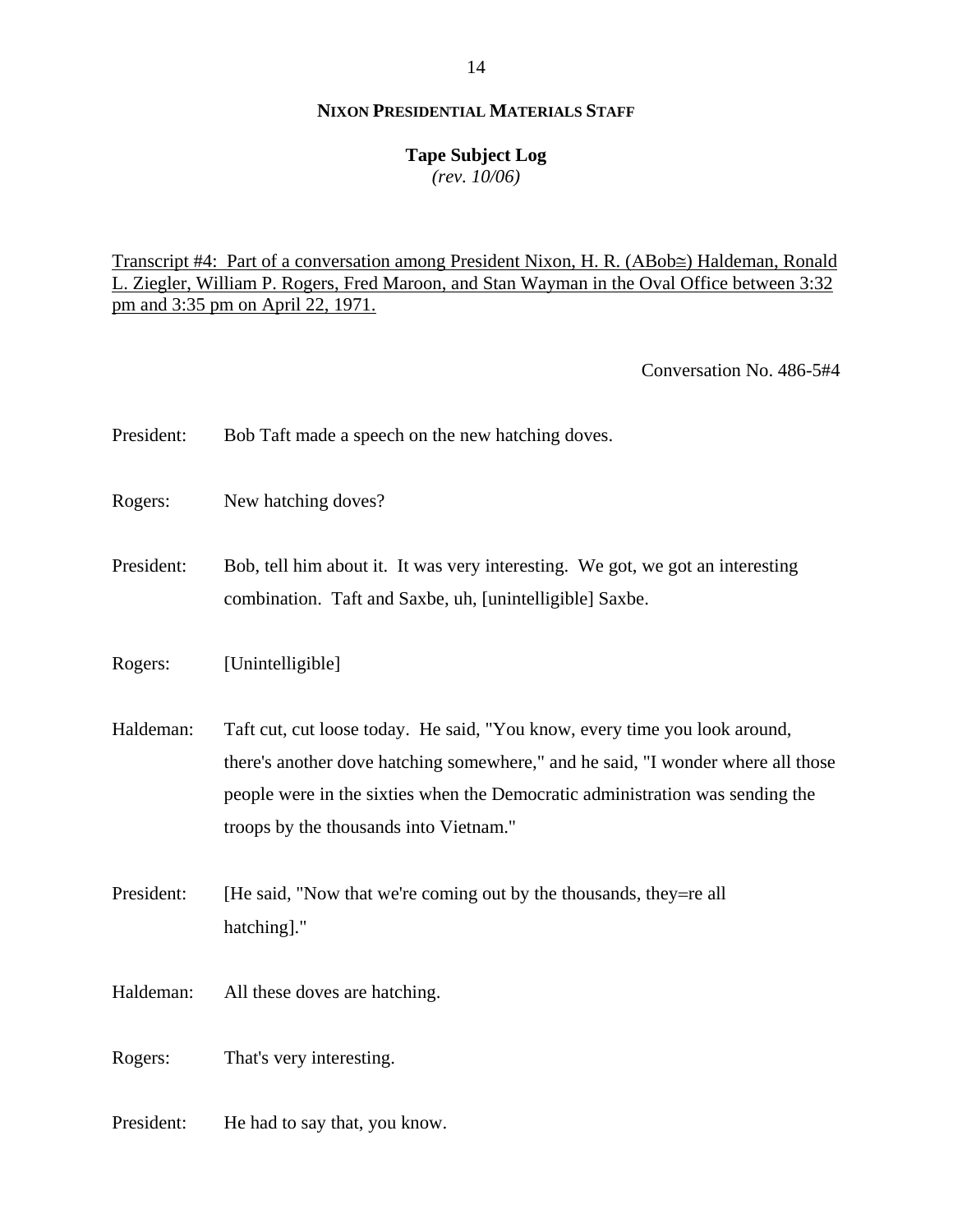# **Tape Subject Log**

*(rev. 10/06)*

Conv. No. 486-5#4 (cont.)

| Haldeman:  | I didn't think he, I didn't think he was that colorful.                                                                                                                                                                                                                                                                   |
|------------|---------------------------------------------------------------------------------------------------------------------------------------------------------------------------------------------------------------------------------------------------------------------------------------------------------------------------|
| Rogers:    | I think they=ve handled the McCloskey thing pretty well, wha--those two.                                                                                                                                                                                                                                                  |
| President: | Why should [Unintelligible]?                                                                                                                                                                                                                                                                                              |
| Rogers:    | Well, Paul's in Las Vegas. He answered most of it and, uh, he made a good, uh,<br>wait a minute now, Teddy Kennedy'll get it, probably to play it on television, but,<br>I mean, we haven't, we haven't escalated the thing. McCloskey doesn't look very<br>good. He's had to back down for most of the things he's said. |
| President: | It hasn't got McCloskey [unintelligible]. What's he done?                                                                                                                                                                                                                                                                 |
| Rogers:    | It didn't get much of a play.                                                                                                                                                                                                                                                                                             |
| President: | It didn't get much of a play from the veterans on --.                                                                                                                                                                                                                                                                     |
| Rogers:    | [Unintelligible] the veterans [unintelligible].                                                                                                                                                                                                                                                                           |
| President: | What'd you think of the veterans? How'd they look? I haven't seen them.                                                                                                                                                                                                                                                   |
| Rogers:    | Oh, they don't look too good.                                                                                                                                                                                                                                                                                             |
| President: | Don't think so?                                                                                                                                                                                                                                                                                                           |
| Rogers:    | [Unintelligible].                                                                                                                                                                                                                                                                                                         |

President: They tell me they're pretty horrible-looking group.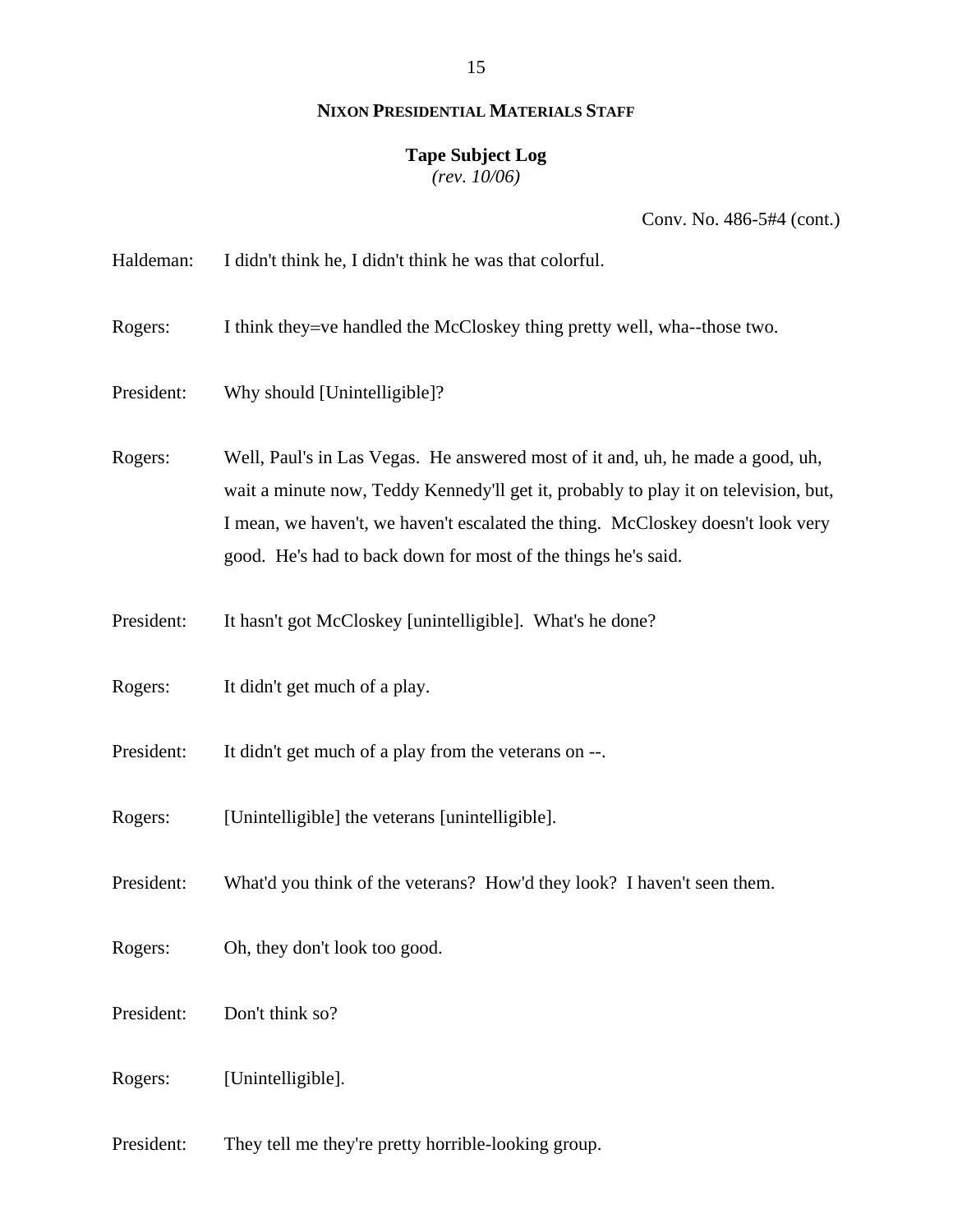#### **Tape Subject Log**

*(rev. 10/06)*

| Rogers:    | That=s true. [Unintelligible].                                                                                                      |
|------------|-------------------------------------------------------------------------------------------------------------------------------------|
| President: | Did you hear what, tell him what Teddy did today. He talked to >em.                                                                 |
| Haldeman:  | Teddy out there talking with the veterans, you know. He says, AI=m with you all<br>the way, $\cong$ all great feeling, what?        |
| President: | He said, "If they can bivouac you in --                                                                                             |
| Haldeman:  | Oh, yeah, yeah.                                                                                                                     |
| President: | -- "if they could bivouac you in Vietnam, they can bivouac you here."                                                               |
| Haldeman:  | "If they could find a place to bivouac you in Vietnam, they ought to be able to<br>find a place to bivouac you here in Washington." |
| President: | And tell Bill about what your senior Senator from Maryland said.                                                                    |
| Rogers:    | Jesus Christ, I could tell, he's a --.                                                                                              |
| Haldeman:  | Yeah.                                                                                                                               |
| President: | [Unintelligible] good American. [Unintelligible]                                                                                    |
| Rogers:    | [Unintelligible]                                                                                                                    |